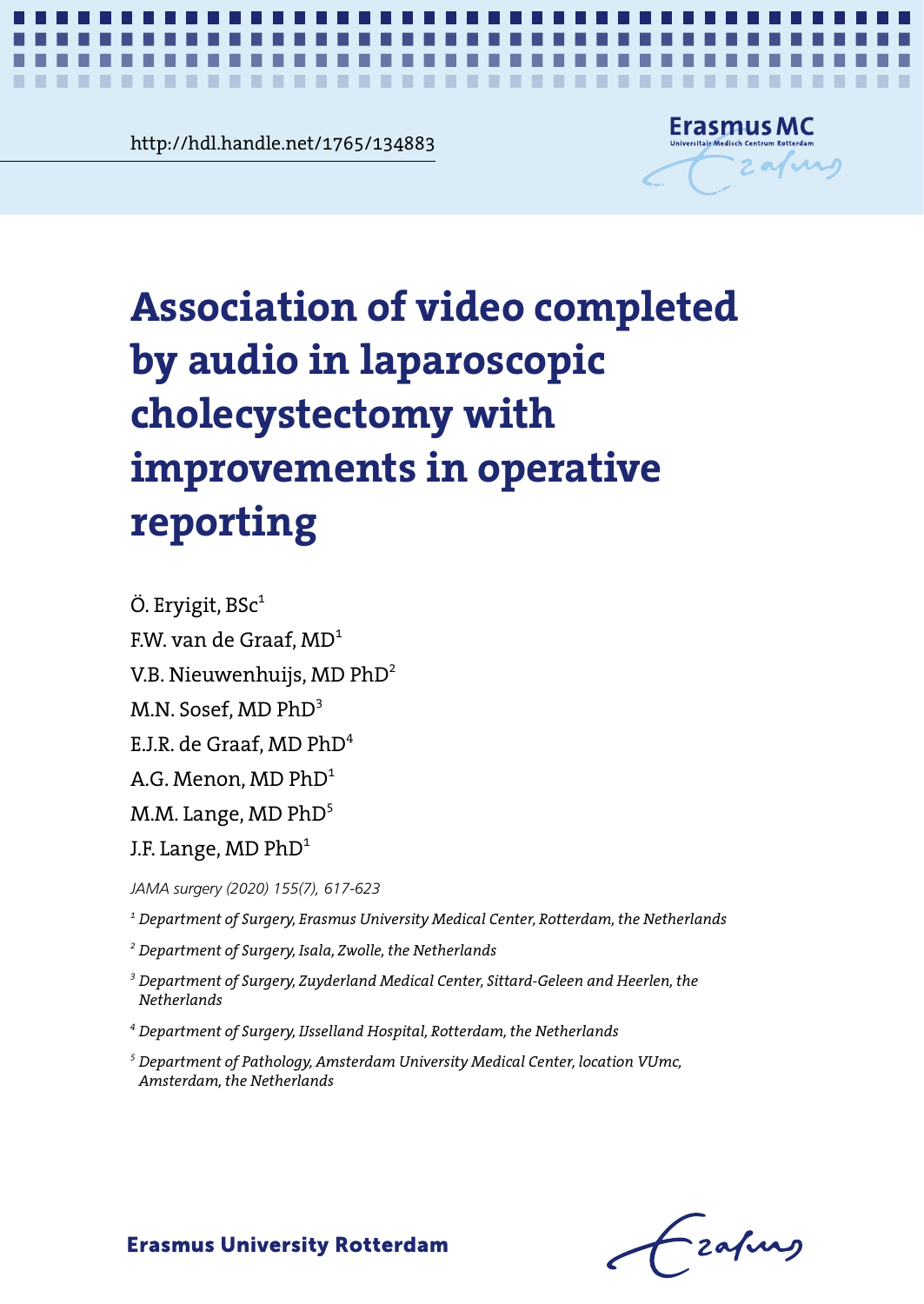#### **ABSTRACT**

#### **Importance**

All events that transpire during laparoscopic cholecystectomy (LC) cannot be adequately reproduced in the operative note. Video recording is already known to add important information regarding this operation.

#### **Objective**

It is hypothesized that additional audio recordings can provide an even better procedural understanding by capturing the surgeons' considerations.

#### **Design, Setting, and Participants**

The Simultaneous Video and Audio Recording of Laparoscopic Cholecystectomy Procedures (SONAR) trial is a multicenter prospective observational trial conducted in the Netherlands in which operators were requested to dictate essential steps of LC. Elective LCs of patients 18 years and older were eligible for inclusion. Data collection occurred from September 18, 2018, to November 13, 2018.

#### **Main Outcomes and Measures**

Adequacy rates for video recordings and operative note were compared. Adequacy was defined as the competent depiction of a surgical step and expressed as the number of adequate steps divided by the total applicable steps for all cases. In case of discrepancies, in which a step was adequately observed in the video recording but inadequately reported in the operative note, an expert panel analyzed the added value of the audio recording to resolve the discrepancy.

#### **Results**

A total of 79 patients (49 women [62.0%]; mean [SD] age, 54.3 [15.9] years) were included. Video recordings resulted in higher adequacy for the inspection of the gallbladder (note, 39 of 79 cases [49.4%] vs video, 79 of 79 cases [100%]; *P*<.001), the inspection of the liver condition (note, 17 of 79 [21.5%] vs video, 78 of 79 cases [98.7%]; *P*<.001), and the circumferential dissection of the cystic duct and the cystic artery (note, 25 of 77 [32.5%] vs video, 62 of 77 [80.5%]; *P < .*001). The total adequacy was higher for the video recordings (note, 849 of 1089 observations [78.0%] vs video, 1005 of 1089 observations [92.3%]; *P*<.001). In the cases of discrepancies between video and note, additional audio recordings lowered discrepancy rates for the inspection of the gallbladder (without audio, 40 of 79 cases [50.6%] vs with audio, 17 of 79 cases [21.5%]; *P*<.001), the inspection of the liver condition (without audio, 61 of 79 [77.2%] vs with audio, 37 of 79 [46.8%]; *P*<.001), the circumferential dissection of the cystic duct and the cystic artery (without audio, 43 of

frafing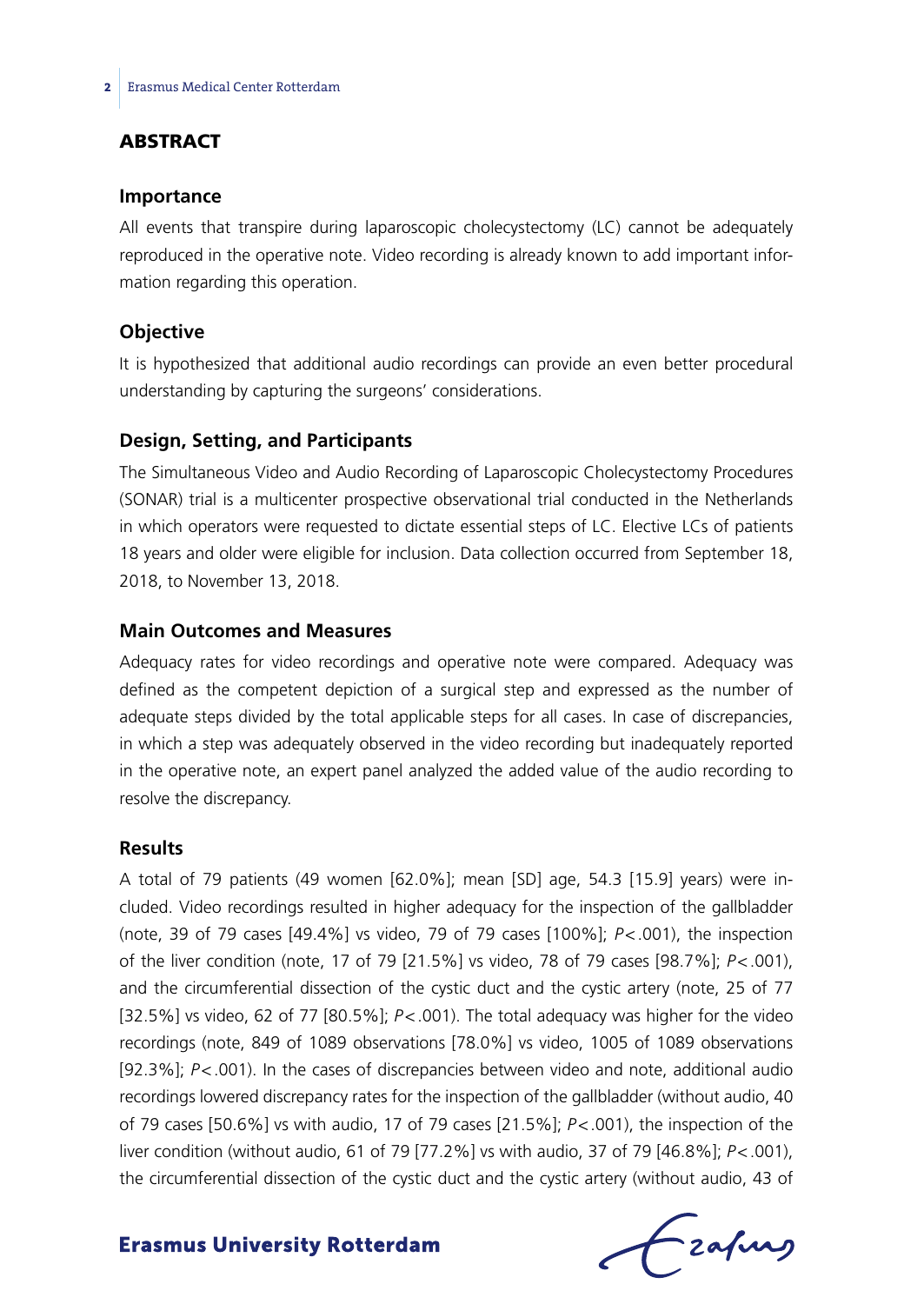77 cases [55.8%] vs with audio, 17 of 77 cases [22.1%]; *P*<.001), and similarly for the removal of the first accessory trocar (without audio, 27 of 79 [34.2%] vs with audio, 16 of 79 [20.3%]; *P*=.02), the second accessory trocar (without audio, 24 of 79 [30.4%] vs with audio, 11 of 79 [13.9%]; *P*<.001), and the third accessory trocar (without audio, 27 of 79 [34.2%] vs with audio, 14 of 79 [17.7%]; *P*<.001). The total discrepancy was lower with audio adjustment (without audio, 254 of 1089 observations [23.3%] vs with audio, 128 of 1089 observations [11.8%]; *P*<.001).

### **Conclusions and Relevance**

Audio recording during LC significantly improves the adequacy of depicting essential surgical steps and exhibits lower discrepancies between video and operative note.

Frahing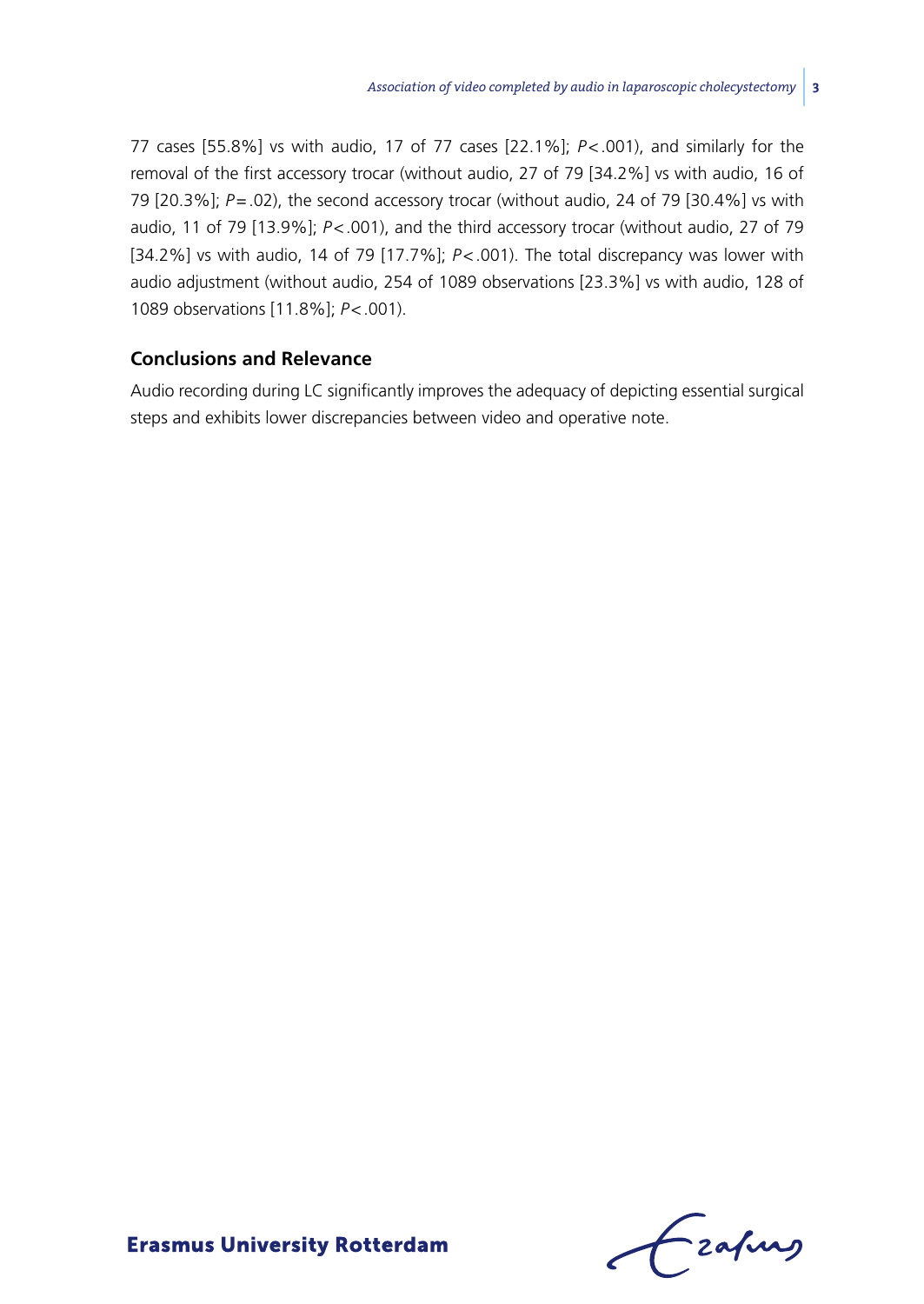#### Introduction

Cholecystectomy is currently the most common abdominal surgical procedure, including more than 25 000 procedures each year in the Netherlands (a nation of 17 million inhabitants), with most performed laparoscopically.<sup>1</sup> Since the introduction of laparoscopic cholecystectomy (LC), considerable effort has been made to improve its safety. Because LC was rapidly embraced as the gold standard for cholecystectomies, it paved the way for many surgical specialties to improve the laparoscopic approach.2,3 Nonetheless, this rapid introduction and its accompanying learning curve have led to increased biliary injury rates with rates up to 1.5%, compared with 0.2% in the open approach.<sup>4-11</sup> The reported intraoperative detection rate of these complications differs widely, ranging from 25% up to 89%.<sup>12,13</sup> The higher patient numbers and the increased operator experience in the last few decades have lowered the incidence of biliary injuries to rates around 0.08% to 0.30%, matching the biliary complication rates of the open approach.<sup>10,13-15</sup> At first sight, these rates seem low, but because LC is a high-volume procedure, the incidence of bile duct injuries is substantial and cannot be ignored. Current understanding of these injuries attributes them mainly to misidentification of anatomical structures, which could lead to life-threatening complications, poorer surgical outcomes, prolonged hospitalization, high financial expenditures, and litigations.<sup>16,17</sup> The most widely accepted method for identification of cystic structures is the Critical View of Safety (CVS) technique introduced by Strasberg et al,  $16,18-20$  in which the cystic duct and cystic artery are circumferentially identified within the limits of the Calot hepatobiliary triangle prior to transection. For quality-control purposes, the operative note alone is not sufficient to adequately record CVS.<sup>21</sup> Therefore, it is standard practice in the Netherlands to capture CVS either with video or image capture $^{22\text{-}24}$ This method, however, is not widely implemented in the rest of the world.

Another difficulty is that all events that transpire during surgery cannot be adequately reproduced in a postoperative setting. The only tangible source of information about the surgical procedure is the operative note, which is subjective by nature and frequently omits essential information.<sup>25</sup> To fill this gap in procedural information, systematic video recording during surgery has proven to be feasible and useful, as has recently also been demonstrated in colorectal cancer surgery.<sup>26,27</sup> These studies have determined that systematic video recording as a supplement to the operative note improves the availability of necessary intraoperative information and thus contributes to quality control and objectivity in reporting.

We hypothesize that by adding synchronous voice recording alongside intraoperative video recording, a new dimension could be added by capturing the surgeons' considerations during surgery, which might provide a better understanding of the procedure on review. To our knowledge, no study has been conducted yet in which the availability of essential information during surgery has been compared without vs with the implementation of real-time voice dictation. Our aim is to investigate whether voice dictation can resolve discrepancies between videos and operative notes.

 $f$  zafung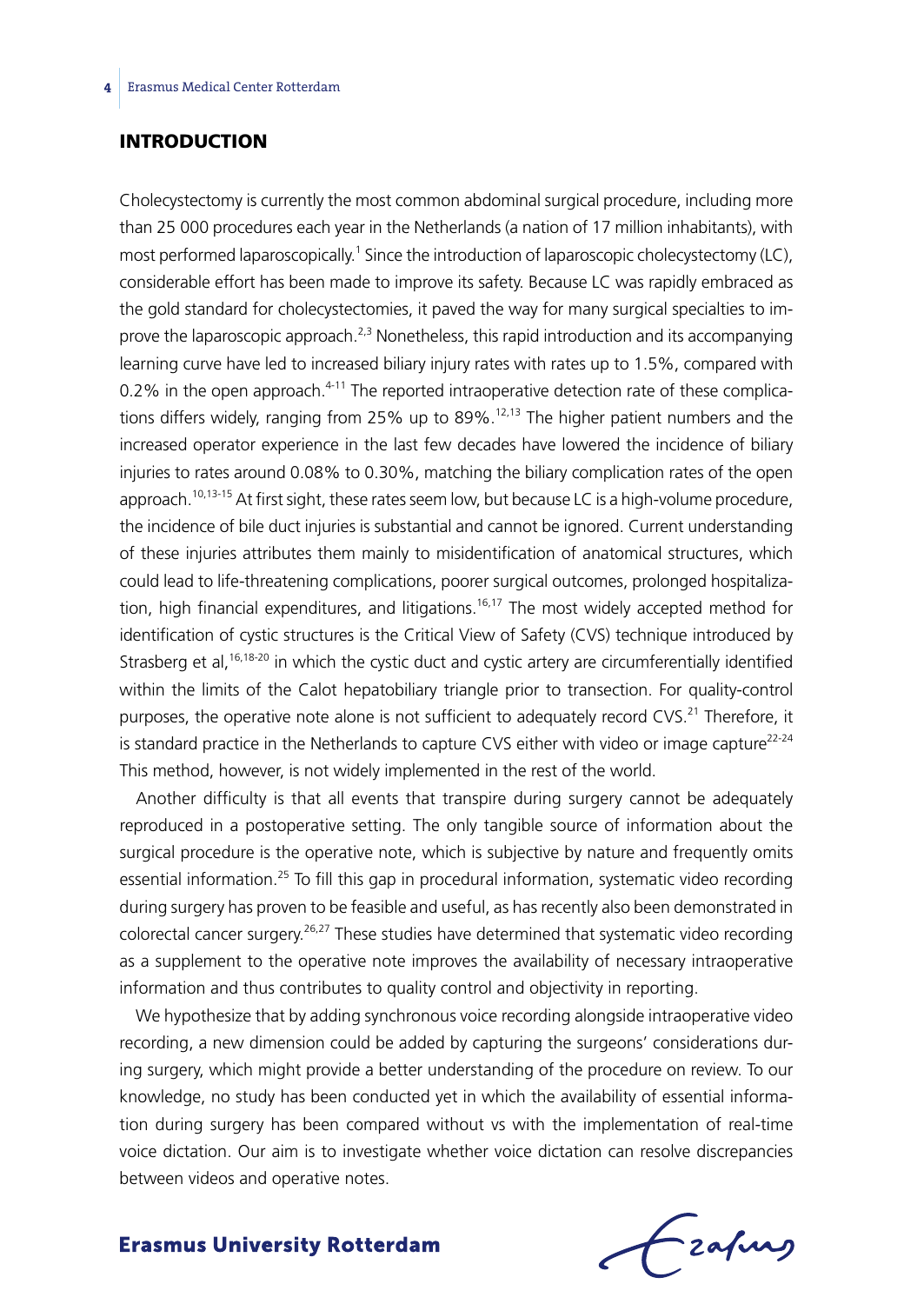#### **METHODS**

The Simultaneous Video and Audio Recording of Laparoscopic Cholecystectomy Procedures (SONAR) trial is a multicenter prospective observational trial (Netherlands Trial Registry identifier NL6822 [NTR7008]) conducted at 4 surgical centers in the Netherlands (Isala Hospital, Zuyderland Medical Center, IJsselland Hospital, and Park Medical Center). The medical research and ethics committee of the Erasmus University Medical Center exempted this study from the Research Involving Human Subjects Act. Institutional review boards of the participating centers provided separate approval of this study prior to local initiation. Informed consent was obtained from the operators for the use of their voice recordings.

#### **Study Participants**

Operators (surgeons, fellows, and resident physicians) were eligible as study participants. Endoscopic video recordings were made using a MediCap USB300 Medical Video Recorder or Epiphan Pearl (MediCapture Inc) or a Stryker Digital Capture System (SDC ULTRA HD, Stryker Corp). The operator was requested to dictate the essential steps of the procedure in real time during the procedure with a wireless and wearable microphone (Revolabs Xtag Wireless Microphone [Yamaha Unified Communications Inc]), which was attached to the operator's scrub top. Video recordings were saved as videoLAN client (VLC) files and audio recordings as music player 3 (MP3) files using Audacity recording and editing software version version 2.3.3 (the Audacity Team) on a password-protected external hard drive. Video and audio files were synchronized using Adobe Premiere Pro CC 2018 (Adobe Systems). Elective LCs of patients 18 years or older were eligible for inclusion. Cases with incomplete video recordings, audio recordings, or unavailable operative notes were excluded.

#### **Data Collection**

The recordings were started at the moment of endoscope introduction in the abdomen and discontinued after endoscope disconnection. These recordings and notes were retrieved and anonymized for further analysis. Data regarding baseline characteristics were gathered from the patients' medical records and anonymously entered in a database (Excel 2016 [Microsoft]).

#### **Study Outcomes**

Video recordings and corresponding operative notes were reviewed for adequacy according to predefined key steps for LC (see *Appendices*). The term *adequacy* was defined as the *competent* depiction of a surgical step. Adequacy should not be confused with surgical competence, because it only depicts whether the step could be observed in the video, was mentioned by the operator in the audio recording, or was described in the operative note.

Frahing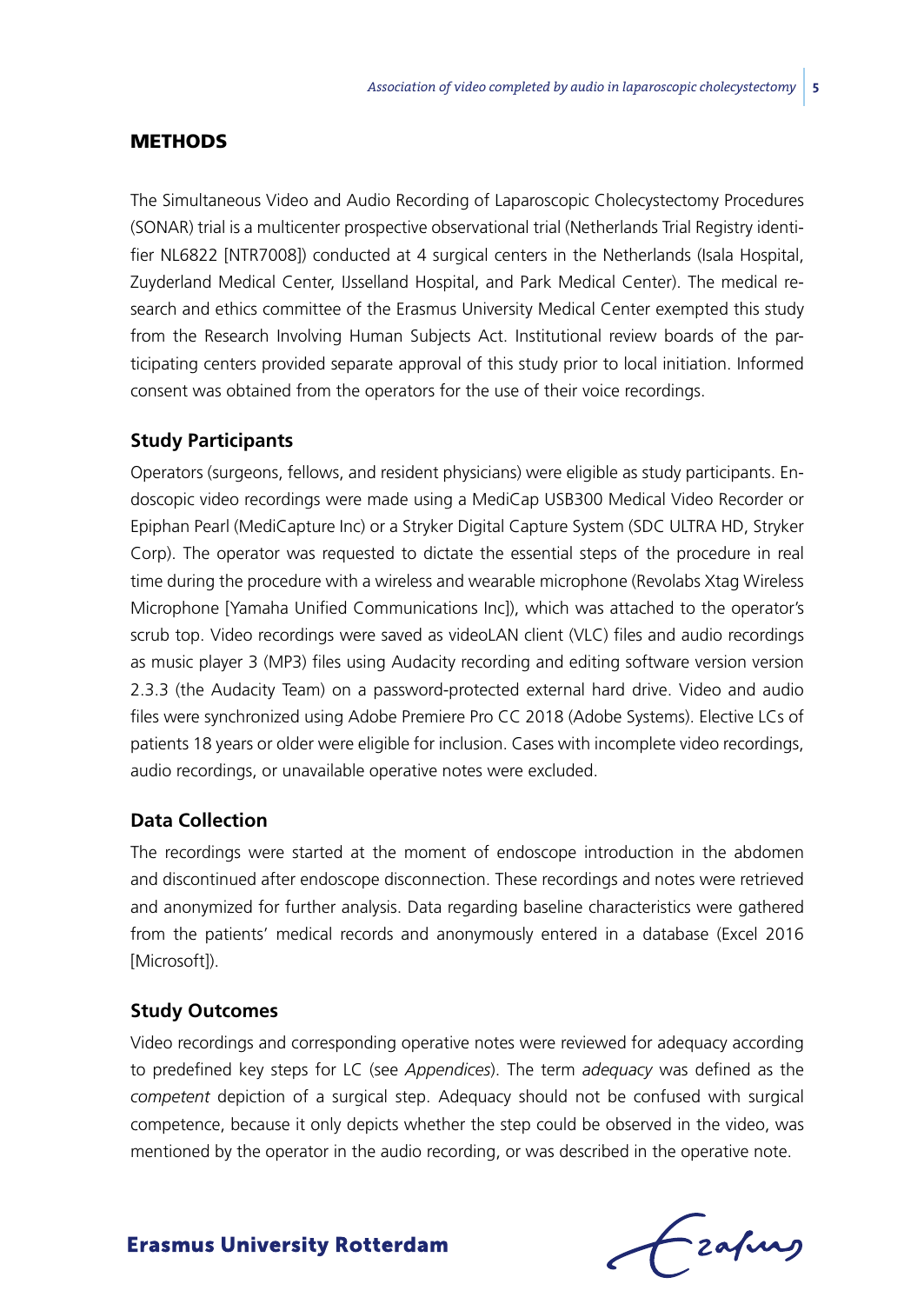#### **6** Erasmus Medical Center Rotterdam

Two researchers (Ö.E. and F.v.d.G.) analyzed the recordings based on the stepwise LC guideline of the Dutch Society for Surgery.<sup>22</sup> The independent reviewer form can be found in the *Appendices* in the Supplement. Steps concerning the adequate depiction of the circumferential dissection of the cystic duct and cystic artery were analyzed by an expert panel of 2 surgeons (L. and A.M.). The cumulative adequacy ratings for the video recordings were compared with those for the operative notes. In case of discrepancies between a video and an operative note in which a step was adequately observed in the video but inadequately reported in the operative note, the expert panel of surgeons would analyze the added value of audio on the discrepant steps by assessing if the aforementioned surgical steps were adequately mentioned by the operator during the procedure. The discrepancy without vs with the implementation of audio was compared. A flow diagram summarizing the steps taken to conduct this study can be found in the Figure 1.



**Figure 1.** Flow diagram summarizing the steps taken to conduct this study.

# Frafing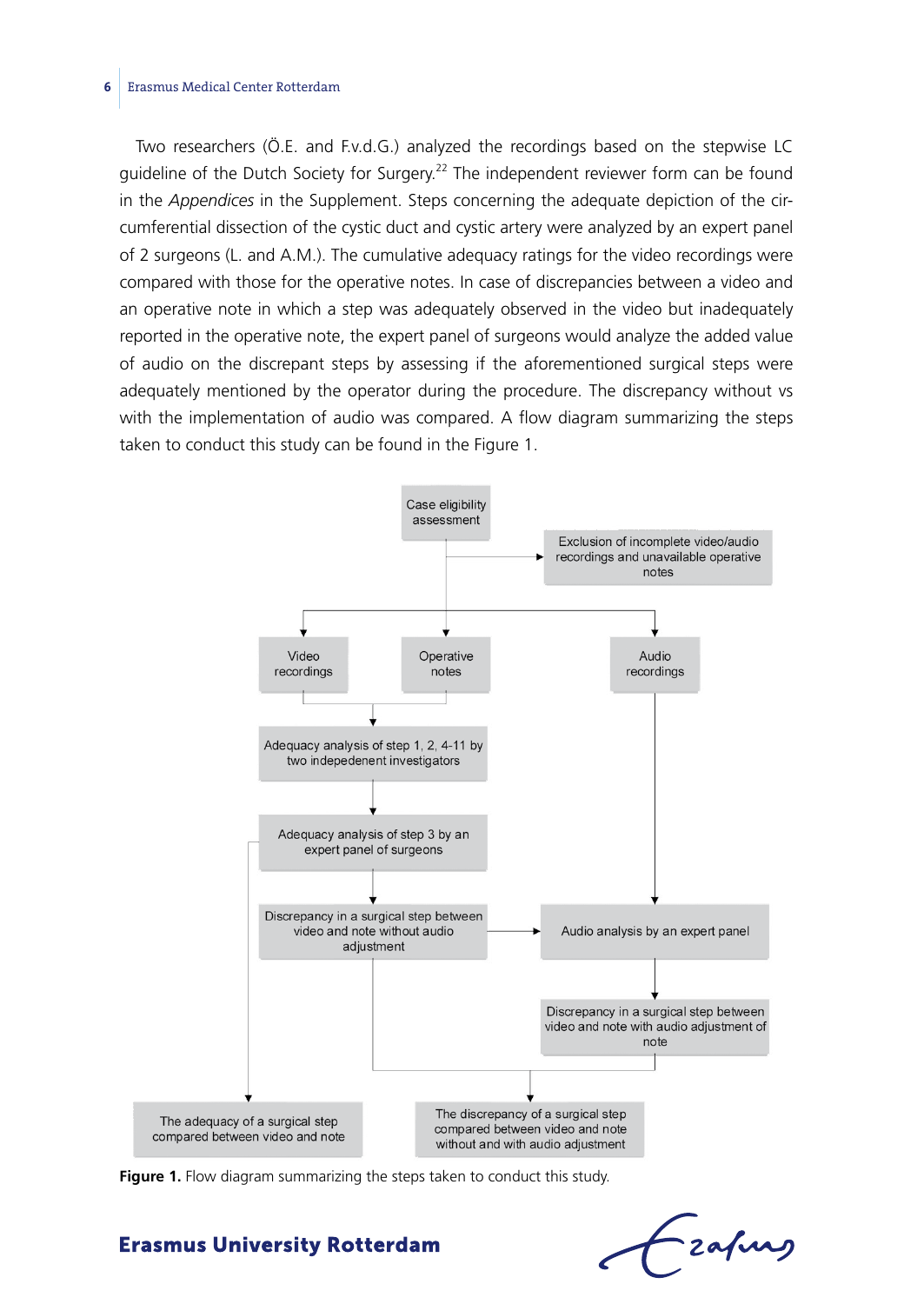#### **Statistical Analysis**

Categorical data were presented as numbers and percentages. Data were expressed as medians (interquartile ranges) or means (SDs) for normally distributed data. Individual video recordings and operative notes were compared, assuming the probability that a specific procedural aspect was the same for both the video and the operative note. Adequacy and discrepancy between individual steps were compared with the exact McNemar test, excluding missing values.28 The total adequacy and discrepancy was compared with the paired-samples t test or Wilcoxon signed rank test, depending on normality. To reduce the probability of a type I error occurring, the Bonferroni correction was applied for multiple comparisons by multiplying the obtained P values with the number of completed tests, using P<.05 as our cutoff value for statistical significance. Data were analyzed with statistical software R, version 3.4.1, for Windows (R Foundation for Statistical Computing). Figures were created with Prism version 8.1.1 for Windows (GraphPad Software).

#### **Sample Size**

The sample size was calculated based on prior data by Wauben et al<sup>25</sup> evaluating the quality of the narrative operative note. The step regarding CVS was selected for this calculation because this is unequivocally the most critical part of the procedure and thus most important to report adequately. The CVS technique was seen on video recordings in 99 of 125 cases (79.2%). The amount of CVS reported in the narrative operative note and seen on the video recordings was in 63 of the 125 reviewed cases (50.4%). With  $= .05$ , power of 0.80, and equal to 0.10, a minimal sample size of 73 procedures was calculated. After accounting for loss of data, 90 patients were intended to be included in this trial.

#### Results

#### **Study Population**

Between September 18, 2018, and November 13, 2018, 90 patients who met the inclusion criteria underwent LC in the participating centers. Subsequently, 11 cases were excluded from analysis, 10 because of technical malfunctioning of the recording equipment or problems in data storage and 1 because of early termination of the procedure because of suspected liver metastases. Hence, 79 patients (49 women [62.0%]) were included for further analysis. The mean (SD) age was 54.3 (15.9) years. Study characteristics are presented in Table 1 and Table 2. Twenty-four different primary operators conducted the procedures, with a mean

# **Erasmus University Rotterdam**

**Table 1.** Patient characteristics

| Characteristic | Mean (SD)   |
|----------------|-------------|
| Total, No.     | 79          |
| Age, y         | 54.3 (15.9) |
| Women, No. (%) | 49 (62.0)   |
| Height, cm     | 171.3(9.9)  |
| Weight, kg     | 84.7 (16.8) |
| BMI            | 28.9(5.2)   |

*BMI* body mass index (calculated as weight in kilograms divided by height in meters squared).

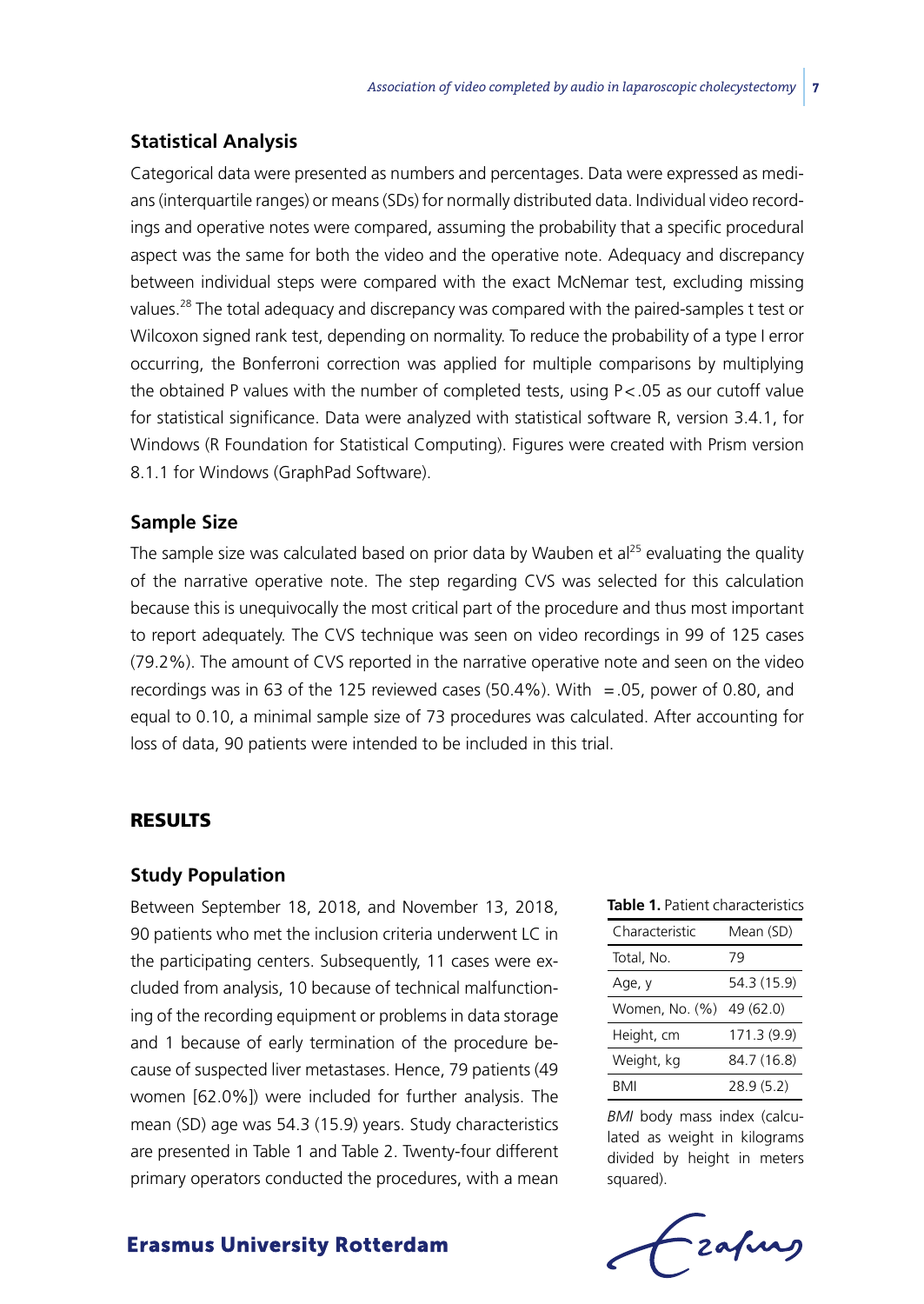number of 3 cases per operator (range, 1-18 cases). Two procedures were converted to open LCs because of difficulties with identifying the anatomical structures.

| <b>RODIC 2.</b> Sargery characteristics                 |               |
|---------------------------------------------------------|---------------|
| <b>Characteristic</b>                                   | No. (%)       |
| Primary operator position                               |               |
| Surgeon                                                 | 9(11.4)       |
| Fellow                                                  | 59 (74.7)     |
| Resident                                                | 11 (13.9)     |
| Secondary operator position                             |               |
| Surgeon                                                 | 20(25.3)      |
| Fellow                                                  | 11 (13.9)     |
| Resident                                                | 2(2.5)        |
| Operation assistant                                     | 37(46.8)      |
| Medical student                                         | 9(11.4)       |
| Surgery duration, mean (SD), min:s                      | 43:21 (24:52) |
| Indication for surgery                                  |               |
| Symptomatic cholelithiasis                              | 66 (83.5)     |
| Other                                                   | 8(10.1)       |
| Acute cholecystitis                                     | 5(6.3)        |
| Time >7 d between onset acute cholecystitis and surgery | 5(100.0)      |
| Conversion to open surgery                              | 2(2.5)        |

| Table 2. Surgery characteristics |  |
|----------------------------------|--|
|----------------------------------|--|

#### **Quantitative Technical Data**

A total of 57 hours and 23 minutes of footage was recorded. The mean (SD) duration per recording was 43 (25) minutes. The total required digital storage space was 590 348 megabytes, with a mean (SD) size of 7473 (4634) megabytes per case.

#### **Adequacy**

Adequacy rates are summarized in Table 3. The lowest adequacy rates in notes were with respect to the inspection of the liver condition (17 of 79 cases [21.5%]), the circumferential dissection of the cystic duct and cystic artery (25 of 77 cases [32.5%]), and the inspection of the gallbladder condition (39 of 79 cases [49.4%]). The lowest adequacy rates for the video recordings were the removal of the first accessory

trocar (59 of 79 cases [74.7%]) and the circumferential dissection phase (62 of 77 cases [80.5%]). After Bonferroni correction, the video recordings resulted in significantly higher adequacy compared with the operative note for the inspection of the gallbladder (note, 39 of 79 cases [49.4%] vs video, 79 of 79 cases [100%]; P<.001), the inspection of the liver condition (note, 17 of 79 [21.5%] vs video, 78 of 79 [98.7%]; P<.001), and the circum-

Czafing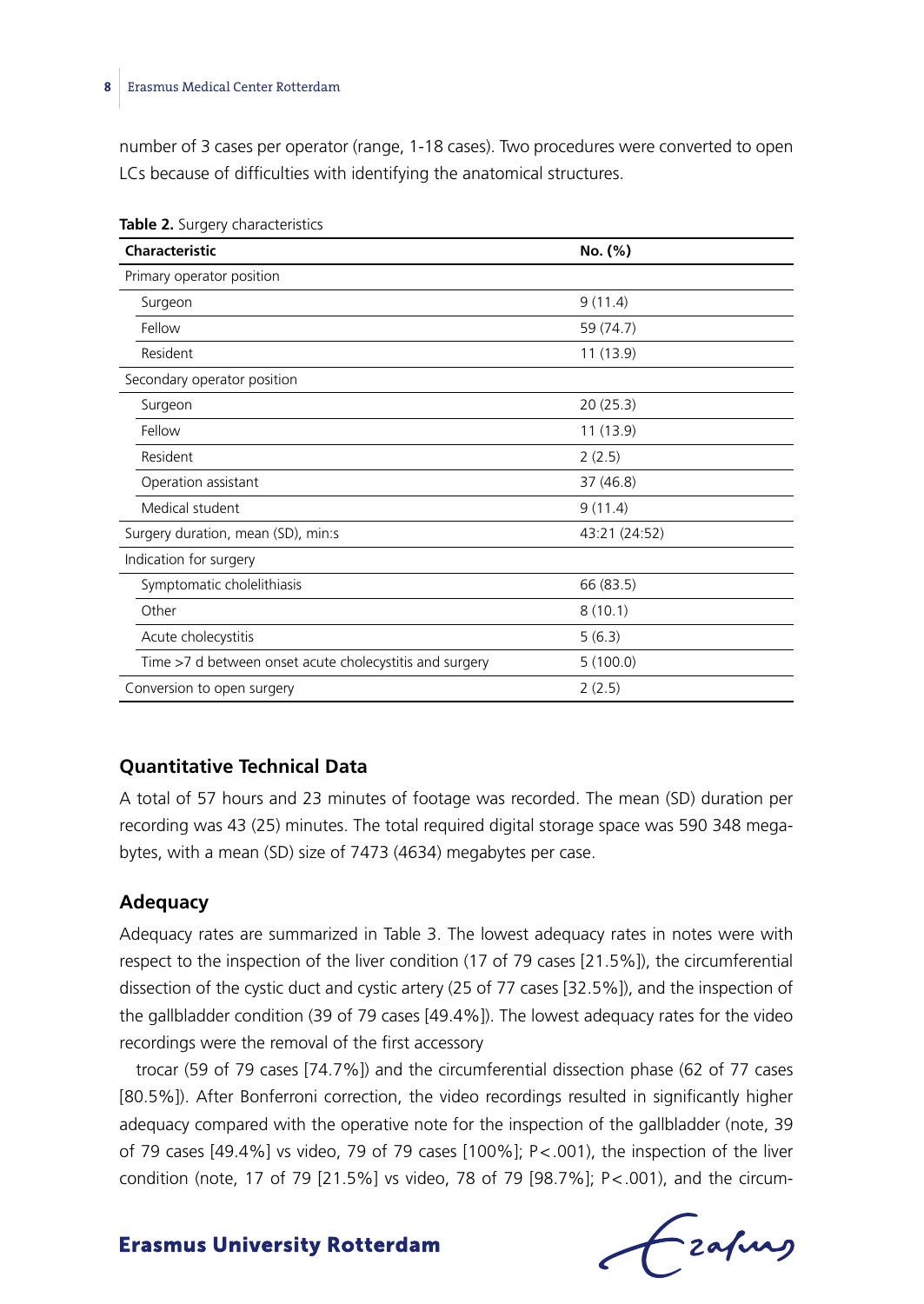|                                                                           | No./total No. of steps (%) |                  | P-value exact                         |
|---------------------------------------------------------------------------|----------------------------|------------------|---------------------------------------|
| Procedure steps ( $n = 79$ operations)                                    | <b>Note</b>                | Video            | <b>McNemar's</b><br>test <sup>a</sup> |
| 1a. Introduction of the first accessory trocar                            | 79/79 (100.0)              | 79/79 (100.0)    | > 99                                  |
| 1b. Introduction of the second accessory trocar                           | 79/79 (100.0)              | 79/79 (100.0)    | > 0.99                                |
| 1c. Introduction of the third accessory trocar                            | 79/79 (100.0)              | 79/79 (100.0)    | > 0.99                                |
| 2a. Inspection of the gallbladder                                         | 39/79 (49.4)               | 79/79 (100.0)    | < .001                                |
| 2b. Inspection of the liver condition                                     | 17/79 (21.5)               | 78/79 (98.7)     | < .001                                |
| 3. Circumferential dissection of the cystic duct and<br>the cystic artery | 25/77 (32.5)               | 62/77 (80.5)     | < .001                                |
| 4. Transection of the cystic artery                                       | 71/77 (92.2)               | 67/77 (87.0)     | > 99                                  |
| 5. Transection of the cystic duct                                         | 77/77 (100.0)              | 76/77 (98.7)     | > 0.99                                |
| 6. Removal of the gallbladder from the liver bed                          | 76/77 (98.7)               | 77/77 (100.0)    | > 99                                  |
| 7. Inspection of liver hemostasis                                         | 65/77 (84.4)               | 65/77 (84.4)     | > 0.99                                |
| 8. Presence of spill                                                      | 32/35 (91.4)               | 35/35 (100.0)    | > 0.99                                |
| 9. Saline irrigation                                                      | 27/34 (79.4)               | 34/34 (100.0)    | .27                                   |
| 10. Drain placement                                                       | 3/3 (100.0)                | 3/3(100.0)       | > 99                                  |
| 11a. Removal of the first accessory trocar                                | 60/79 (75.9)               | 59/79 (74.7)     | > 99                                  |
| 11b. Removal of the second accessory trocar                               | 60/79 (75.9)               | 68/79 (86.1)     | > 0.99                                |
| 11c. Removal of the third accessory trocar                                | 60/79 (75.9)               | 65/79 (82.3)     | > 99                                  |
| Total                                                                     | 849/1089 (78.0)            | 1005/1089 (92.3) | < 0.01 <sup>b</sup>                   |

|  |  |  |  |  |  |  |  |  |  | <b>Table 3.</b> Adequacy rates in the operative note and the video recordings |
|--|--|--|--|--|--|--|--|--|--|-------------------------------------------------------------------------------|
|--|--|--|--|--|--|--|--|--|--|-------------------------------------------------------------------------------|

*a* Bonferroni corrected

<sup>b</sup> Wilcoxon signed-rank test (Bonferroni corrected)

ferential dissection of the cystic duct and cystic artery (note, 25 of 77 [32.5%] vs video, 62 of 77 [80.5%]; P<.001). The total adequacy was also significantly higher in the video recordings (note, 849 of 1089 observations [78.0%] vs video, 1005 of 1089 observations [92.3%]; P<.001).

#### **Discrepancy**

Discrepancy rates are summarized in Table 4 and shown in Figure 2. A discrepant step was classified as an essential surgical step that was adequately observed in the video but inadequately reported in the operative note. Discrepancies were resolved if the operator adequately mentioned the step out loud intraoperatively. After Bonferroni correction, audio adjustment of the operative note resulted in significantly lower discrepancy for the inspection of the gallbladder (without audio, 40 of 79 [50.6%] vs with audio, 17 of 79 [21.5%]; P<.001), the inspection of the liver condition (without audio, 61 of 79 [77.2%] vs with audio, 37 of 79 [46.8%]; P<.001), the circumferential dissection of the cystic duct and cystic artery (without audio, 43 of 77 cases [55.8%] vs with audio, 17 of 77 cases [22.1%]; P<.001), the removal of the first accessory trocar (without audio, 27 of 79 [34.2%]

Lzafurs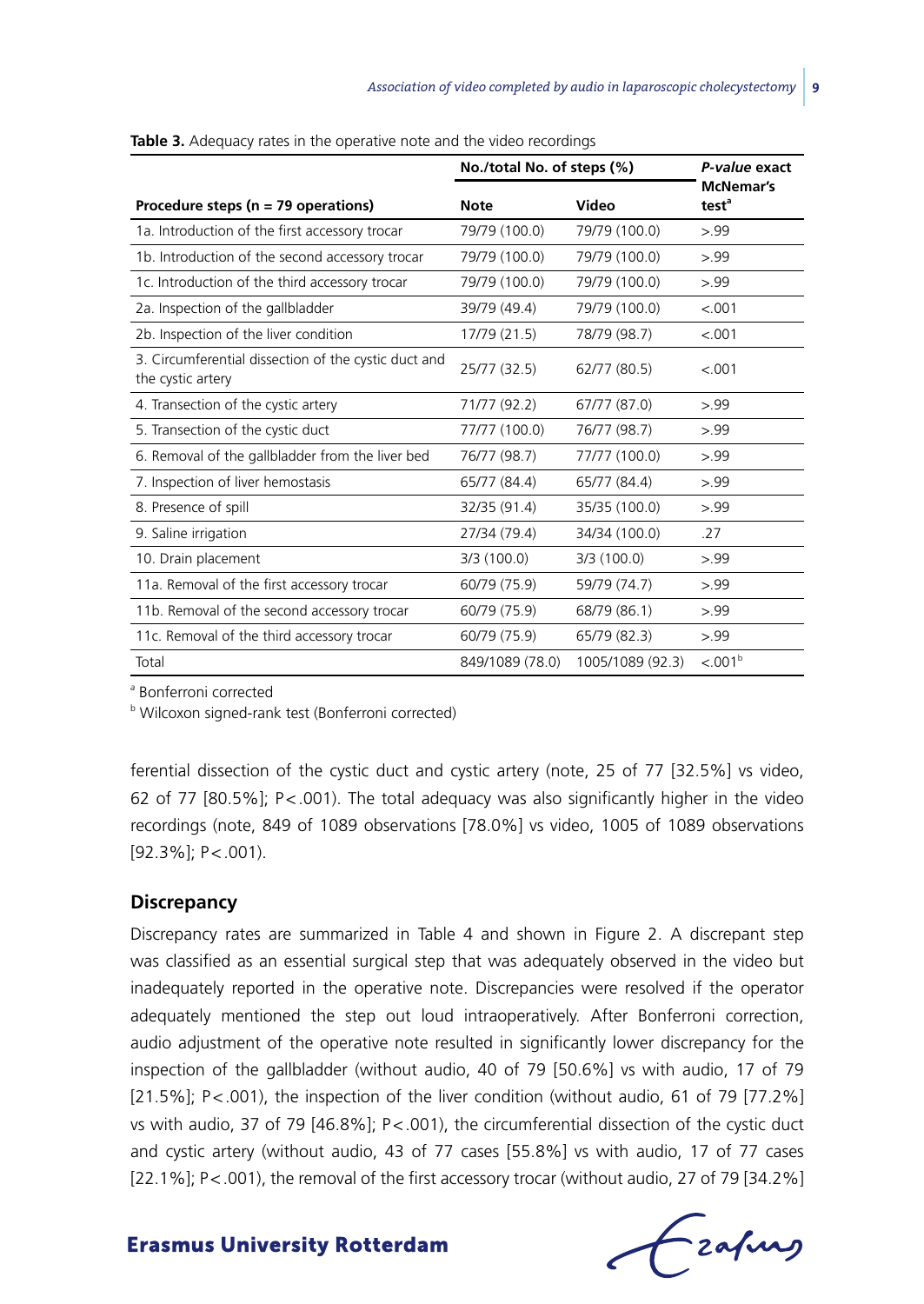|                                                                                                  | No./total No. of steps (%)             |                                        |                           |                                        |                                    |
|--------------------------------------------------------------------------------------------------|----------------------------------------|----------------------------------------|---------------------------|----------------------------------------|------------------------------------|
|                                                                                                  | Without audio adjustment               |                                        | With audio adjustment     |                                        | P value for                        |
| Procedure steps<br>$(n = 79)$                                                                    | Seen but not<br>described <sup>ª</sup> | Described but<br>not seen <sup>b</sup> | Seen but not<br>described | Described but<br>not seen <sup>c</sup> | exact McNemar<br>test <sup>d</sup> |
| 1a. Introduction of the first accessory trocar                                                   | 0/79 (0.0)                             | 0/79 (0.0)                             | 0/79 (0.0)                | 0/79 (0.0)                             | > 99                               |
| 1b. Introduction of the second accessory trocar                                                  | 0/79 (0.0)                             | 0/79 (0.0)                             | 0779 (0.0)                | 0/79 (0.0)                             | 0.56                               |
| 1c. Introduction of the third accessory trocar                                                   | 0/79(0.0)                              | 0/79 (0.0)                             | 0/79 (0.0)                | 0/79 (0.0)                             | 0.56                               |
| 2a. Inspection of the gallbladder                                                                | 40/79 (50.6)                           | 0/79 (0.0)                             | 17/79 (21.5)              | 0/79 (0.0)                             | $500 - 700$                        |
| $\overline{5}$<br>2b. Inspection of the liver condit                                             | 61/79 (77.2)                           | 0/79 (0.0)                             | 37/79 (46.8)              | 0/79 (0.0)                             | 5001                               |
| 3. Circumferential dissection of the cystic duct and the cystic artery                           | 40/77 (51.9)                           | 3/77 (3.9)                             | 14/77(18.2)               | 3/77 (3.9)                             | $\leq 001$                         |
| 4. Transection of the cystic artery                                                              | 1/77(1.3)                              | 5/77 (6.5)                             | 0/77 (0.0)                | 5/77 (6.5)                             | > 99                               |
| 5. Transection of the cystic duct                                                                | 0/77 (0.0)                             | 1/77(1.3)                              | 0/77 (0.0)                | 1/77(1.3)                              | 99                                 |
| 6. Removal of the gallbladder from the liver bed                                                 | 1/77(1.3)                              | 0/77 (0.0)                             | 0/77 (0.0)                | 0/77 (0.0)                             | > 99                               |
| 7. Inspection of liver hemostasis                                                                | 7/77(9.1)                              | 7/77 (9.1)                             | 1/77(1.3)                 | 7/77 (9.1)                             | 53                                 |
| 8. Presence of spill                                                                             | 3/35 (8.6)                             | 0/35 (0.0)                             | 0/35 (0.0)                | 0/35 (0.0)                             | 0.56                               |
| 9. Saline irrigation                                                                             | 7/34 (20.6)                            | 0/34 (0.0)                             | 2/35 (5.9)                | 0/34 (0.0)                             | 0.56                               |
| 10. Drain placement                                                                              | 0/3(0.0)                               | 0/3(0.0)                               | $O/3$ $(0.0)$             | 0/3(0.0)                               | > 99                               |
| 11a. Removal of the first accessory trocar                                                       | 13/79 (16.5)                           | 14/79 (17.7)                           | 2/79 (2.5)                | 14/79 (17.7)                           | $\overline{0}$                     |
| 11b. Removal of the second accessory trocar                                                      | 16/79 (20.3)                           | 8/79 (10.1)                            | 3/79 (3.8)                | 8/79 (10.1)                            | 5001                               |
| ory trocar<br>11c. Removal of the third access                                                   | 16/79 (20.3)                           | 11/79 (13.9)                           | 3/79 (3.8)                | 11/79 (13.9)                           | 5001                               |
| Total                                                                                            | 205/1089(18.8)                         | 49/1089 (4.5)                          | 69/1089 (7.3)             | 49/1089 (4.5)                          | $-001$ e                           |
| くちょう こうこうしょう こうしょう こうしょうしょう こうしょうしょう こうしょうしょう こうしょう こうしょう こうしょう<br>a Chane adoptionalizean trans |                                        |                                        |                           |                                        |                                    |

Table 4. Discrepancy rates between video and note without and with adjusting of the note with audio **Table 4.** Discrepancy rates between video and note without and with adjusting of the note with audio

steps adequately seen updeo review, but not adequately described in the narrative operative note. Steps adequately seen upon video review, but not adequately described in the narrative operative note.

<sup>b</sup> Steps adequately described in the operative note, but not adequately seen upon video review. Steps adequately described in the operative note, but not adequately seen upon video review.

The "described but not seen" column was not adjusted with audio; the two columns will thus stay similar. The "described but not seen" column was not adjusted with audio; the two columns will thus stay similar.

<sup>d</sup> Comparison of the combined discrepancies per step without audio adjustment vs with audio adjustment. Values are Bonferroni corrected. Comparison of the combined discrepancies per step without audio adjustment vs with audio adjustment. Values are Bonferroni corrected.

<sup>e</sup> Comparison of the combined discrepancies in total without audio adjustment vs with audio adjustment. Value is per the Wilcoxon signed rank test and is Bonfer- Comparison of the combined discrepancies in total without audio adjustment vs with audio adjustment. Value is per the Wilcoxon signed rank test and is Bonferroni corrected. roni corrected.

#### 10 Erasmus Medical Center Rotterdam

zafurg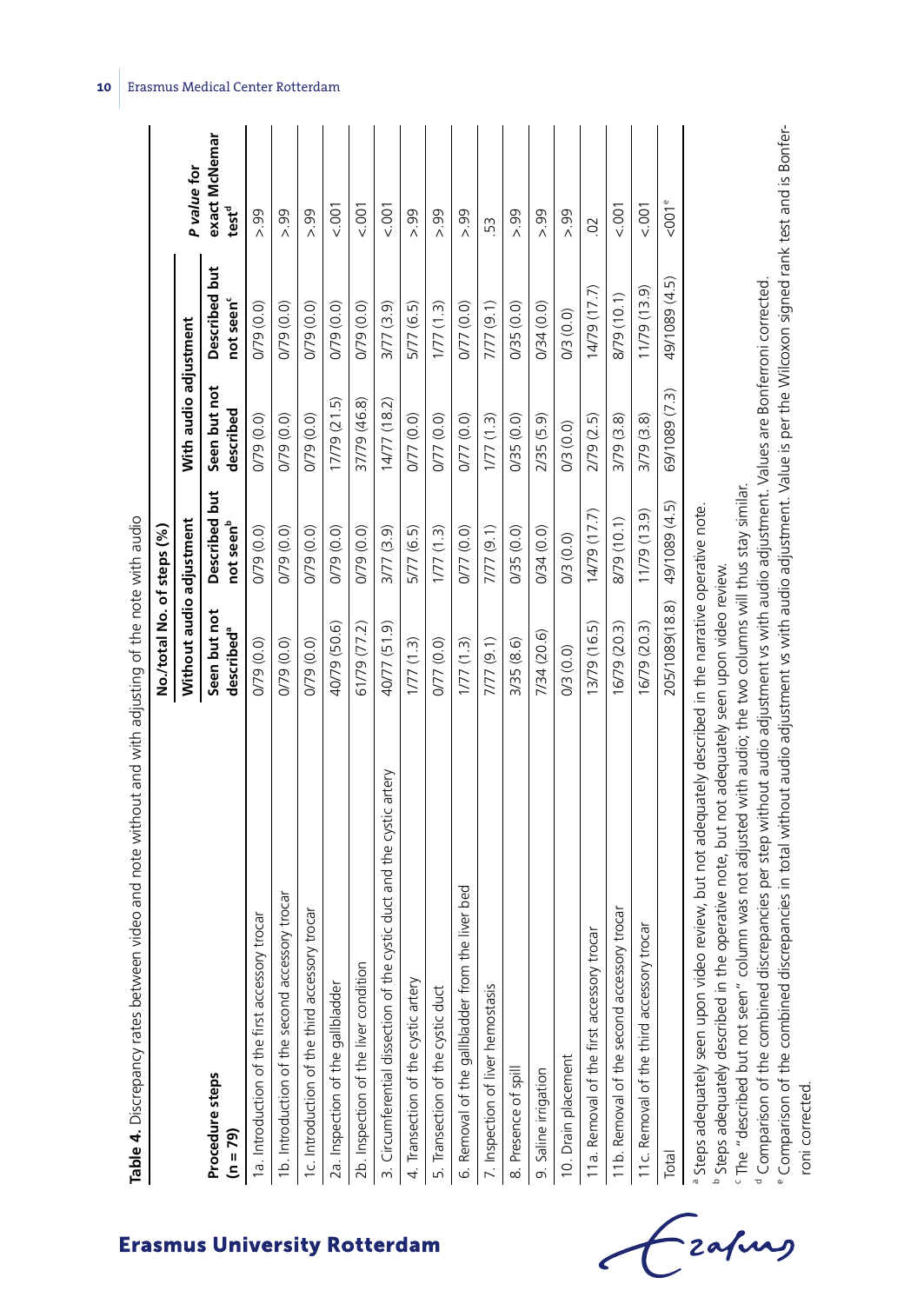

**Figure 2.** Discrepancy Rates per Step and in Total Between Videos and Operative Notes, Without and With Audio Adjustment of the Operative Notes

vs with audio, 16 of 79  $[20.3\%]$ ; P=.02), the second accessory trocar (without audio, 24 of 79 [30.4%] vs with audio, 11 of 79 [13.9%]; P<.001), and the third accessory trocar (without audio, 27 of 79 [34.2%] vs with audio, 14 of 79 [17.7%]; P<.001). The total discrepancy was also significantly lower after audio adjustment (without audio, 254 of 1089 [23.3%] vs with audio, 118 of 1089 [11.8%]; P<.001).

#### **DISCUSSION**

Because quality control has long been an afterthought in surgery, its importance has rapidly gained recognition. However, capturing operations with multimedia to improve surgical safety and knowledge is not a new idea. In 1899, just 4 years after the introduction of the cinematograph, Argentinian surgeon Alejandro Posadas and French surgeon Eugène-Louis Doyen were the first to produce films of their operations.29,30 Doyen wrote in "*The Cinematograph and the Teaching of Surgery*" that cinema allowed him to improve his surgical technique and he was happy to be able to criticize himself and his operations of the previous days.<sup>29</sup>With the introduction of the cinematograph, we could make hundreds of people follow in 1 minute what a whole lecture could not make clear to a limited number of students.



· zafung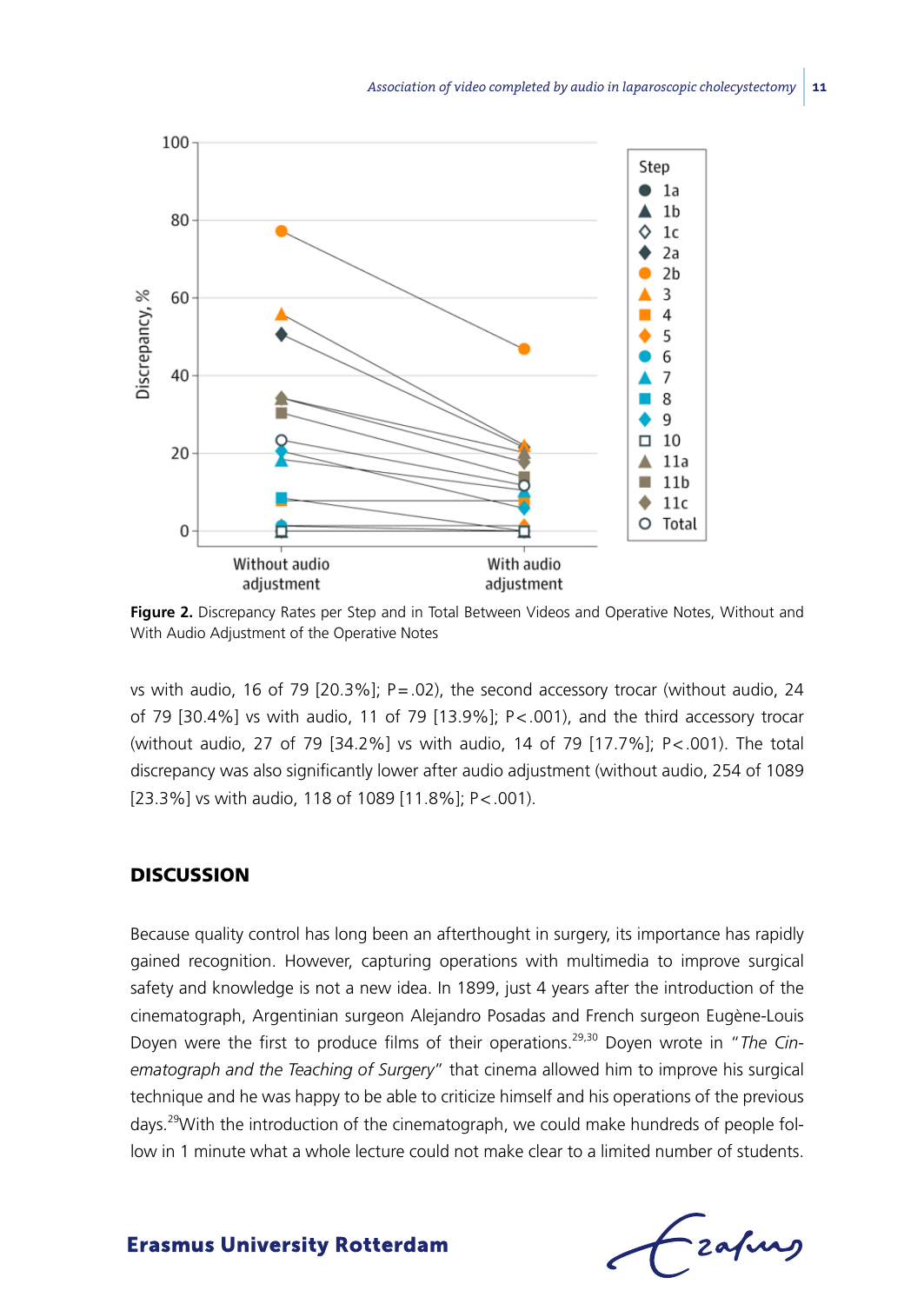As health care professionals must now meet stricter criteria for maintaining high surgical– quality standards, the availability of quality-control tools, such as real-time video recording and electronic synoptic reports, are improving. This study demonstrates that video and audio recordings during LC significantly improve the adequacy of reporting essential surgical steps, with lower discrepancies between what was captured on video and what was written in the operative note.

Of the steps in the note, 78.0% were adequately described. However, for quality-control purposes, the adequacy of the note in its current form is still insufficient. The lowest adequacy rates for the note were the inspection of the liver condition, the circumferential dissection of the cystic duct and cystic artery, and the inspection of the gallbladder condition. The inadequate description of the inspection of the gallbladder and the liver might be because operators are less likely to report normal gallbladder and liver conditions. However, by not reporting these essential steps, future readers of the operative note cannot ascertain the absence of any abnormal findings. The circumferential dissection phase is reported inadequately mainly because most operators only mention the Calot triangle, dissection of the cystic duct and cystic artery, or just CVS. Earlier findings by van de Graaf et al $^{31}$  suggest that many operators are not able to adequately reproduce the definition of CVS. It simply cannot be known if the operator truly performed this technique according to the guidelines. In this respect, the description of this step should at least contain keywords describing the circumferential dissection of the cystic duct and cystic artery. Possible reasons for inaccuracy in operative notes are associated partly with practical problems. It was common that multiple elective LCs were performed clustered and subsequently after another in the centers. As a result, reporting several, nearly identical procedures at the end of the day may lead to inaccuracies. Moreover, adequacy could also be variable dependent on work experience. Some operators used self-made formats to quickly fill in operative notes. These notes were nonstandardized and often insufficient to meet current reporting standards. A standardized, preferably electronic operative note could considerably improve the adequacy of reporting.<sup>32</sup>

Of all the steps, 92.3% were adequately observed in the video recordings. The lowest adequacy rates were the removal of the first accessory trocar and the circumferential dissection phase. One important reason for the somewhat lower adequacy rate for the removal of the first accessory trocar is that the optic port is frequently used for extrication of the gallbladder; the camera would then be inserted into the first accessory trocar, after which removal of this particular trocar would frequently not be performed under vision. The circumferential dissection phase could not be adequately seen in 19.5% of the cases. This rate is substantial and should not be overlooked.

We also analyzed whether audio recordings—in which the essential steps of LC were actively dictated during the operation—could reduce discrepancies between videos and operative notes. Because video was used as the golden standard, we only adjusted the operative note with audio recordings. Discrepancies in which steps were adequately described in the

Frafing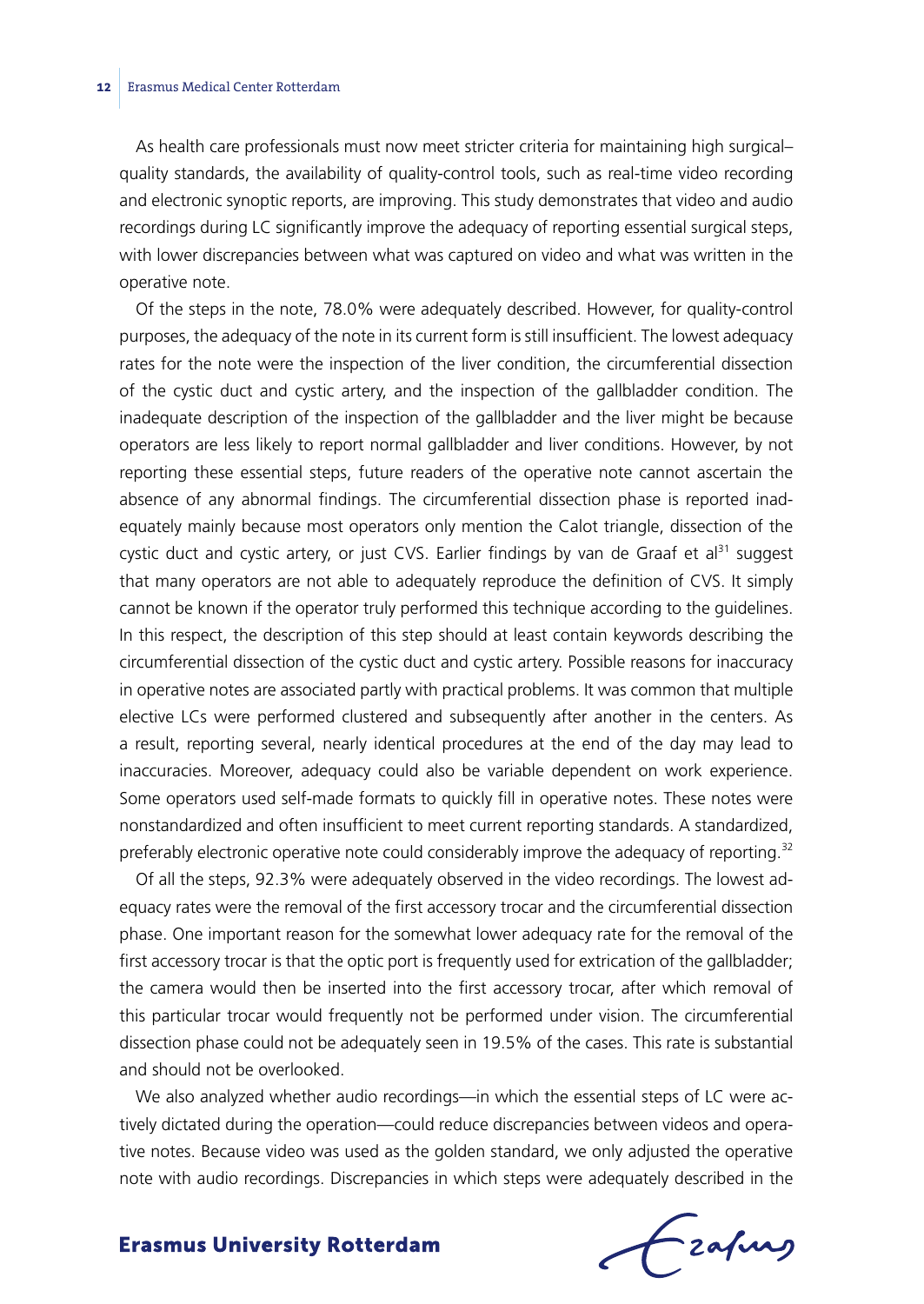note but not adequately seen in the video were thus not resolved by audio. After adjusting the notes with the audio recordings, the total discrepancy significantly declined from 23.3% to 11.8% for steps that were adequately depicted in the videos but not in the notes. The significant decline in discrepancies was again seen in the inspection of gallbladder and liver condition and the circumferential dissection phase. Additionally, discrepancies regarding the removal of the first, second, and third accessory trocars were diminished after adjustment with audio. Overall and specifically for these aforementioned steps, it can be stated that audio recordings are of additional value for the adequate description of the actions performed during surgery (Figure 1). These discrepancies are mainly the result of operative notes that are not written according to the guidelines. It could also be the case that steps have not been seen in the video. To reach a consensus on whether a step has been performed according to the guidelines, audio recording could be effective.

The clinical implementation of audio recordings during surgery could enable us to analyze whether this addition could lead to higher awareness among surgeons and assistants in the long term and perhaps lower complication rates. Furthermore, video with synchronous audio could be beneficial for the education of future surgeons and could also act as a tool for operators to reflect on their operations.

#### **Limitations**

A limitation of this study was that operators were not blinded for the intervention. This might have led to the Hawthorne effect, in which individuals positively modify an aspect of their behavior in response to their awareness of being observed. Because of this phenomenon, an immediate increase was expected in the operator's awareness and prudence and thus possibly the quality of the operation. This type of autoregulation could also result in fellows and residents seeking help earlier in case of difficult situations during surgery. It is therefore expected that this phenomenon might have influenced outcomes in a positive manner, and this occurrence would also transpire in clinical practice. However, prior research introducing systematic recording using a checklist in laparoscopic colorectal cancer surgery, which was comparable with our approach, did not seem to have a significant association with operative note adequacy, and therefore the amount of bias caused by this knowledge appears to be negligible.26

Data storage requirements were higher for full-length operation recordings compared with short clips of key moments or pictures of CVS. However, with modern-day technology, the storage of these full-length video and audio recordings should be simple and inexpensive. The ultimate advantage of full-length recordings is that they will encompass possible adverse events that would have been disregarded otherwise and data regarding the technical performance of operators can be analyzed thoroughly so that they can reflect on their actions. An important disadvantage of the full-length recordings is that the density of convenient information is low, which will lead to laborious review processes, mainly in case of lengthier

Czafurg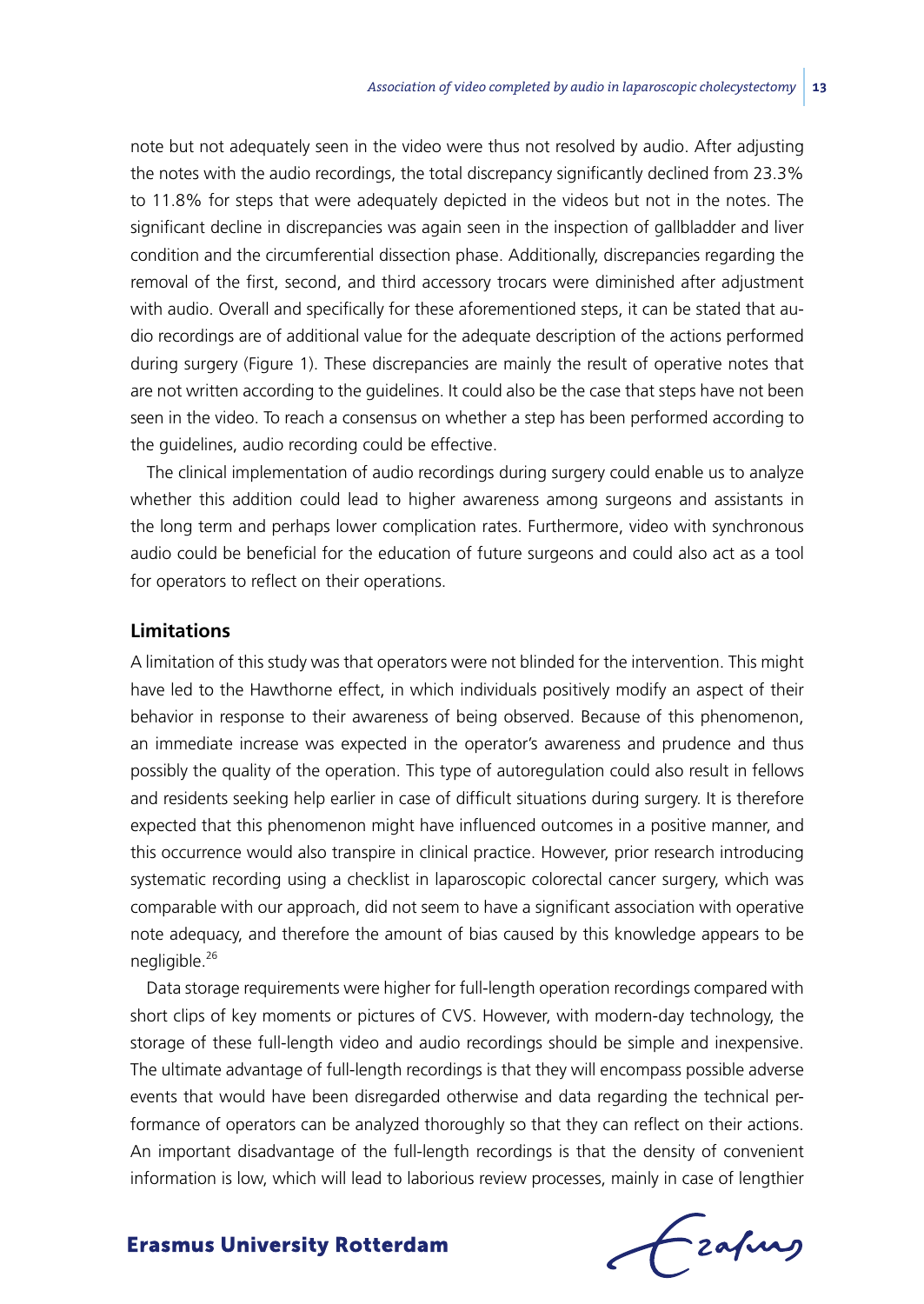operations. To make information retrieval of surgical proceedings more convenient for clinical use, real-time annotation of key moments might be a solution.

A pitfall in the logistics of audio recording was the absence of routine use of audiorecording devices in the participating centers. Multiple devices (a microphone with charging base, laptop, and external hard drive [all in a nonsterile zone]) were required to record the operator's voice. One researcher (Ö.E.) was responsible for the storage of the recordings to minimize technical failures. Loss of data mainly occurred in the starting phase of the study, when video recording devices would be inadvertently switched off before storage was completed. Today, as multimedia equipment is being integrated into smart operating rooms, operations can be recorded with the touch of a button.

#### **Conclusions**

Video and audio recordings during LC significantly improve the adequacy of the depiction of essential surgical steps compared with the narrative operative note. The addition of audio leads to lower discrepancies between the video recording and the narrative operative note, which could lead to a better understanding of the operative procedure on review.

#### **Acknowledgment**

We want to thank all participating surgeons, fellows, residents, and OR personnel of Isala Hospital, Zuyderland Medical Center, IJsselland Hospital, and Park Medical Center for taking part in the SONAR-trial. We thank Nicole Erler, postdoctoral researcher at the Department of Biostatistics at the Erasmus Medical Center, for her help with the statistical analysis and Guus de Klein for his help with the data collection at Isala Hospital. Finally, we thank Dr. E.G.J.M. Pierik and Prof. Dr. L.P.S. Stassen for their continual support.

#### **Additional information**

The SONAR-trial was registered in the Netherlands Trial Registry as Trial NL6822 (NTR7008).

frafing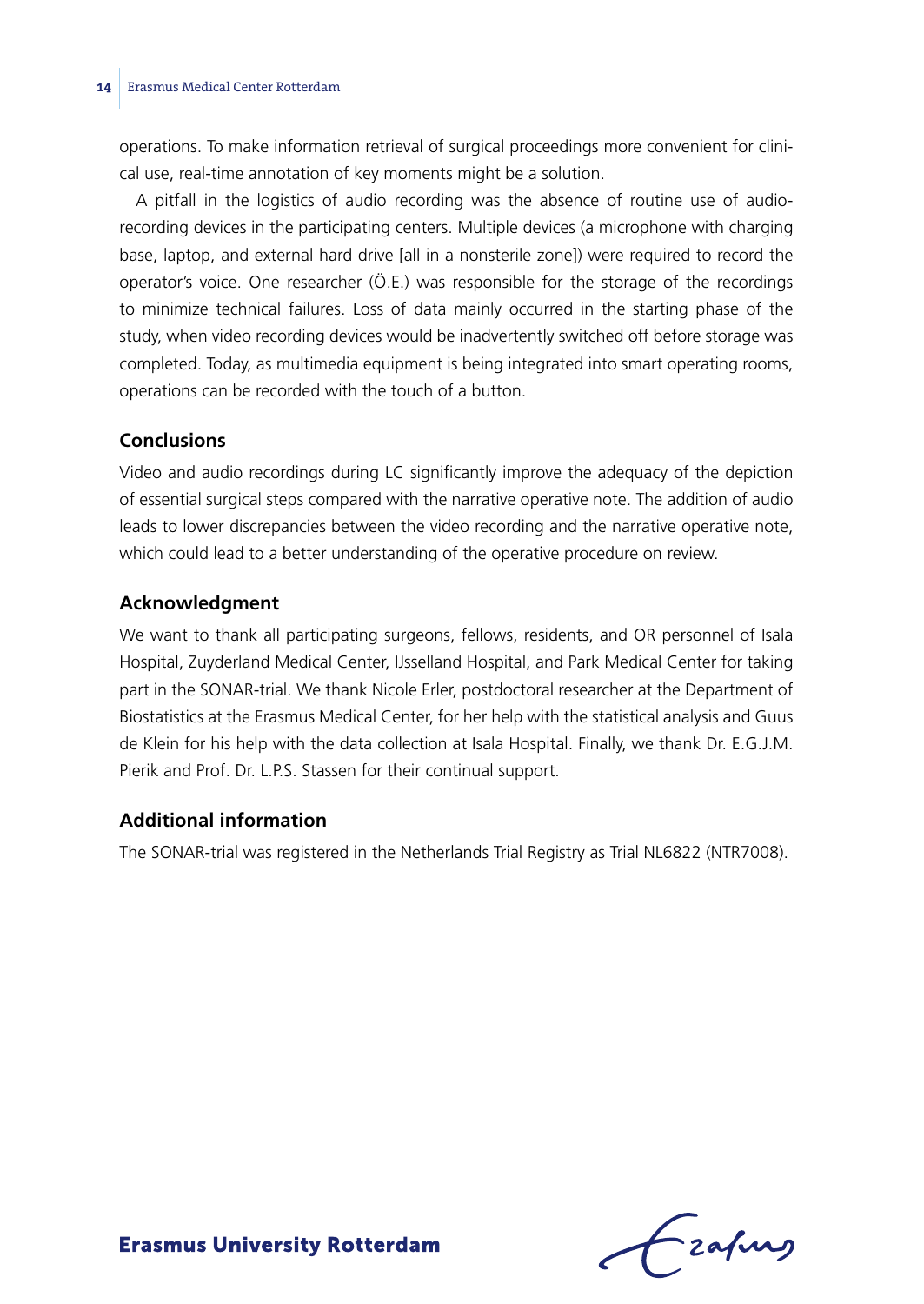#### **REFERENCES**

- 1. Centraal Bureau voor de Statistiek StatLine. Operaties in het ziekenhuis; soort opname leg, 1995-2010. 05 februari 2014. 2014 [Available from: https://opendata.cbs.nl/statline/#/CBS/nl/ dataset/80386ned/table?dl=20724.
- 2. Nagy AG, Poulin EC, Girotti MJ, Litwin DE, Mamazza J. History of laparoscopic surgery. *Can J Surg.* 1992;35(3):271-274.
- 3. Begos DG, Modlin IM. Laparoscopic cholecystectomy: from gimmick to gold standard. *J Clin Gastroenterol.* 1994;19(4):325-330.
- 4. Girard RM, Morin M. Open cholecystectomy: its morbidity and mortality as a reference standard. *Can J Surg.* 1993;36(1):75-80.
- 5. Bernard HR, Hartman TW. Complications after laparoscopic cholecystectomy. *Am J Surg.* 1993;165(4):533-535.
- 6. Caputo L, Aitken DR, Mackett MC, Robles AE. Iatrogenic bile duct injuries. The real incidence and contributing factors--implications for laparoscopic cholecystectomy. *Am Surg.* 1992;58(12):766- 771.
- 7. Waage A, Nilsson M. Iatrogenic bile duct injury: a population-based study of 152 776 cholecystectomies in the Swedish Inpatient Registry. *Arch Surg.* 2006;141(12):1207-1213.
- 8. Morgenstern L, McGrath MF, Carroll BJ, Paz-Partlow M, Berci G. Continuing hazards of the learning curve in laparoscopic cholecystectomy. *Am Surg.* 1995;61(10):914-918.
- 9. Voitk AJ, Tsao SG, Ignatius S. The tail of the learning curve for laparoscopic cholecystectomy. *Am J Surg.* 2001;182(3):250-253.
- 10. Halbert C, Pagkratis S, Yang J, et al. Beyond the learning curve: incidence of bile duct injuries following laparoscopic cholecystectomy normalize to open in the modern era. *Surg Endosc.* 2016;30(6):2239-2243.
- 11. Huang ZQ, Huang XQ. Changing patterns of traumatic bile duct injuries: a review of forty years experience. *World J Gastroenterol.* 2002;8(1):5-12.
- 12. Lau WY, Lai EC, Lau SH. Management of bile duct injury after laparoscopic cholecystectomy: a review. *ANZ J Surg.* 2010;80(1-2):75-81.
- 13. Rystedt J, Lindell G, Montgomery A. Bile Duct Injuries Associated With 55,134 Cholecystectomies: Treatment and Outcome from a National Perspective. *World J Surg.* 2016;40(1):73-80.
- 14. Mangieri CW, Hendren BP, Strode MA, Bandera BC, Faler BJ. Bile duct injuries (BDI) in the advanced laparoscopic cholecystectomy era. *Surg Endosc.* 2019;33(3):724-730.
- 15. Barrett M, Asbun HJ, Chien HL, Brunt LM, Telem DA. Bile duct injury and morbidity following cholecystectomy: a need for improvement. *Surg Endosc.* 2018;32(4):1683-1688.
- 16. Strasberg SM, Hertl M, Soper NJ. An analysis of the problem of biliary injury during laparoscopic cholecystectomy. *J Am Coll Surg.* 1995;180(1):101-125.
- 17. Way LW, Stewart L, Gantert W, et al. Causes and prevention of laparoscopic bile duct injuries: analysis of 252 cases from a human factors and cognitive psychology perspective. *Ann Surg.* 2003;237(4):460-469.
- 18. de Mestral C, Rotstein OD, Laupacis A, et al. Comparative operative outcomes of early and delayed cholecystectomy for acute cholecystitis: a population-based propensity score analysis. *Ann Surg.* 2014;259(1):10-15.
- 19. Strasberg SM, Brunt LM. Rationale and use of the critical view of safety in laparoscopic cholecystectomy. *J Am Coll Surg.* 2010;211(1):132-138.

Czafing